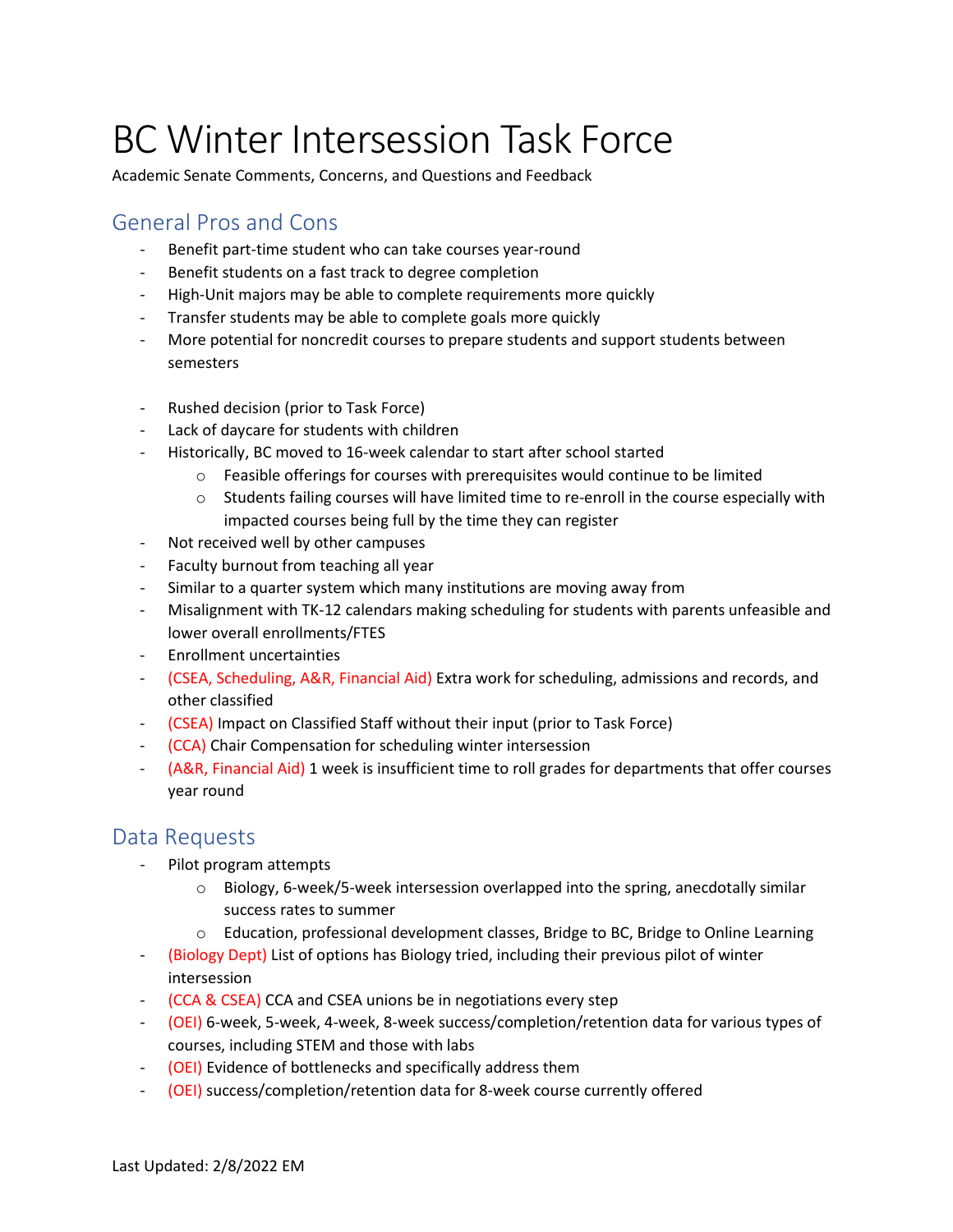- (OEI?) Data to support the need for a Winter Intersession that changed the entire calendar
- (OEI?) success/completion/retention data from other colleges with winter intersession
- All faculty survey focus of those questions with district in mind (Drea, Ann, Joe, Nick)
	- $\circ$  BIOL B32 & B33 most impacted, which ed plans require, can these be revised
	- o Can other Life Science Lab courses help address the bottlenecks?
- SGA survey focus of those questions with district in mind

#### General Questions

- (?) Can Winter Intersession be reserved for impacted classes only?
- (?) Is there any discussion about aligning with CSUB winter intersession?
- (?) What resources/support services will be available to students?
- (A&R, Financial Aid) How many classes/units would a student be eligible to take? If it is one class, will that be worthwhile?
- (Bio Dept) Could Biology increase their courses size?
- (CCA & CSEA) How long does the Union anticipate it will take to negotiate workload issues surrounding a Winter Intersession? The answer can inform the "when" in implementation.
- (Moseley) Will Ad Astro help solve scheduling issues and bottlenecks without the intersession?
- (OEI) Are there bottlenecks beyond Biology? With new labs and campuses, can that bottleneck be addressed?
- (SGA survey) What is the anticipated student demand?
- (STEM pathway) Should the focus be on recruiting and hiring Biology/STEM faculty instead?

#### Answered Questions:

- Can one (or more) departments be on their own calendar/schedule? Technically yes, but not recommended
- Will teaching winter intersession courses be voluntarily and are there faculty willing to teach courses? YES, per contract
- Which other departments will benefit from winter intersession? (eligible for load deficiency?  $CCA$ ) – \*can\* be done, but should not be seen as a benefit, need agreement

## Department/Program Specific Concerns and Questions

- Athletics: interfere with season/games, grass fields need time for rest, restoration, and maintenance, gym floors need yearly maintenance which happens during winter break, changing the spring end date will not allow recovery time for sports that have 6-week summer training, main source of funding (camps) would be lost, coaching contract days will need to be adjusted to add extra days, late summer sessions would interfere with students transferring to new teams
- Counseling/Library/Success Center(s): workload will be impacted and will need time to negotiate and plan
- Dual Enrollment/Early College: recruitment period may be lost depending on the calendar change and decrease in completion rates, calendar may misaligned depending on the option selected
- English: ENGL B1A, Many students struggle during 16-week semester. Will the intersession benefit them? How?